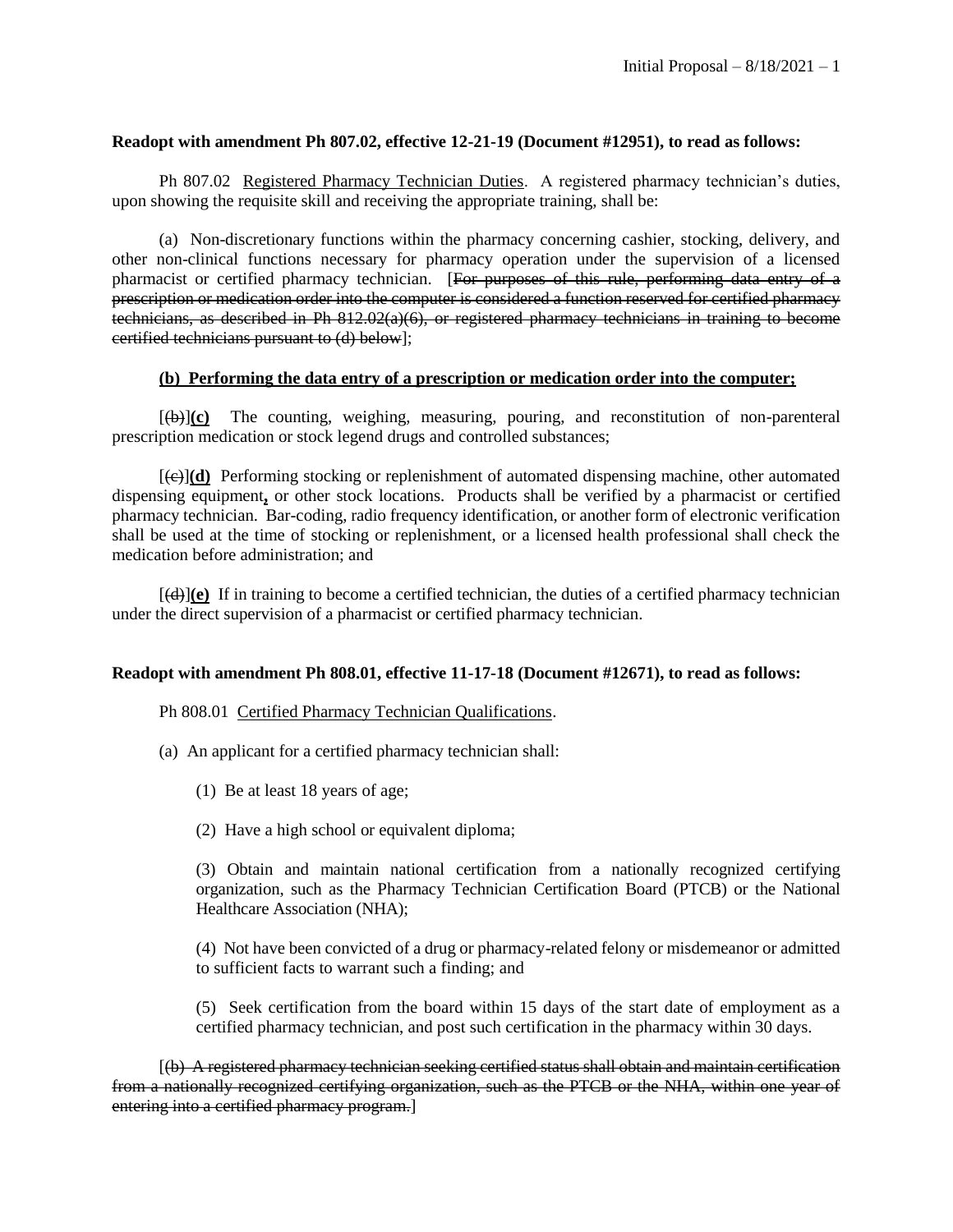[(c**)](b)** A certified pharmacy technician with duties involving sterile and non-sterile compounding, shall complete a**n** American Society of Hospital Pharmacies (ASHP), PTCB, or other nationally recognized training program before participating in those duties.

[(d)]**(c)** Pharmacy technician applicants with previous out of state experience shall meet the requirements set by the board in this section before obtaining certification status.

[(e)]**(d)** No person shall perform the functions or duties of a certified pharmacy technician unless such person is certified by the board.